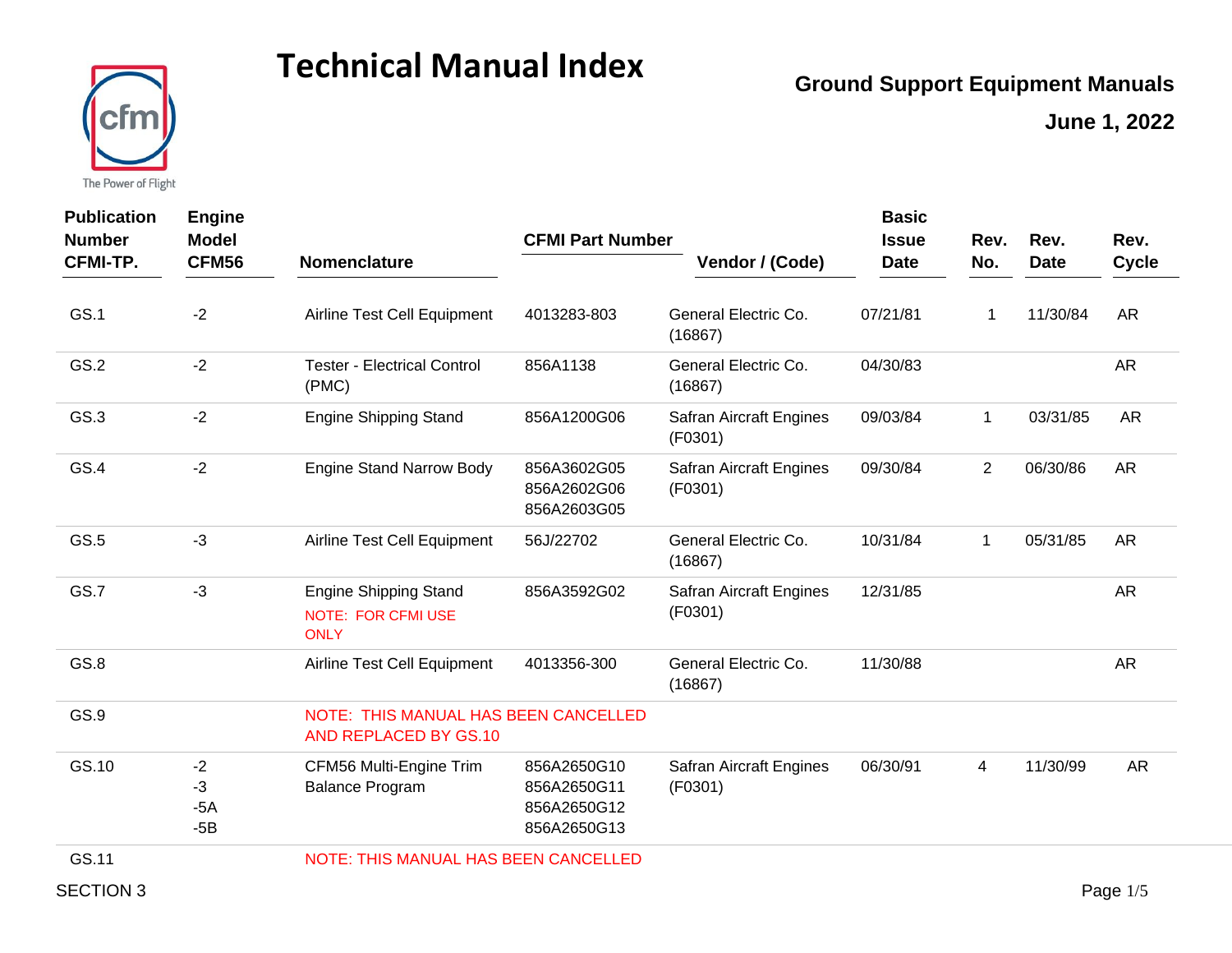

| <b>Publication</b><br><b>Number</b> | <b>Engine</b><br><b>Model</b>           |                                                           | <b>CFMI Part Number</b>    |                                           | <b>Basic</b><br><b>Issue</b> | Rev.           | Rev.        | Rev.         |
|-------------------------------------|-----------------------------------------|-----------------------------------------------------------|----------------------------|-------------------------------------------|------------------------------|----------------|-------------|--------------|
| CFMI-TP.                            | <b>CFM56</b>                            | <b>Nomenclature</b>                                       |                            | Vendor / (Code)                           | <b>Date</b>                  | No.            | <b>Date</b> | <b>Cycle</b> |
| GS.12                               | $-2$<br>$-3$<br>$-5A$<br>$-5B$<br>$-5C$ | Fan Blade Distribution                                    | 856A2656G03<br>856A2656G04 | <b>Safran Aircraft Engines</b><br>(F0301) | 09/30/92                     | $\overline{2}$ | 04/15/96    | <b>AR</b>    |
| GS 13                               |                                         | NOTE: THIS MANUAL HAS BEEN CANCELLED                      |                            | Safran Aircraft Engines<br>(F0301)        |                              |                |             |              |
| GS.14                               | $-5B$                                   | Inflatable Pressure Tool for<br>Fan Blades Liner Patch    | 856A2948G01<br>856A2948G02 | <b>Safran Aircraft Engines</b><br>(F0301) | 04/30/00                     | $\mathbf{1}$   | 09/30/19    | <b>AR</b>    |
| GS.15                               | $-2$<br>-3<br>$-5$<br>$-7B$             | <b>CFM Multi-Engine Trim</b><br><b>Balance Program</b>    | 856A2678P02                | Safran Aircraft Engines<br>(F0301)        | 09/30/00                     | $\overline{2}$ | 06/30/19    | <b>AR</b>    |
| GS.16                               | $-7B$                                   | Fan Disk Dovetail Slots<br>Gage                           | 856A4633G02                | <b>Safran Aircraft Engines</b><br>(F0301) | 06/30/01                     | 3              | 09/30/03    | <b>AR</b>    |
| GS.17                               | $-2$<br>-3<br>$-5$<br>$-7B$             | <b>CFM56 Multi-Engine</b><br><b>Vibration Analyser</b>    | 856A2679G13<br>856A2680G08 | <b>Safran Aircraft Engines</b><br>(F0301) | 10/31/01                     | 6              | 01/31/19    | <b>AR</b>    |
| GS.18                               | $-7B$                                   | Fan Blades Distribution<br>(BLAMAP)                       | 856A3770G01                | Safran Aircraft Engines<br>(F0301)        | 11/15/02                     | 4              | 09/29/16    | <b>AR</b>    |
| GS.19                               | $-5C$                                   | <b>Tool Measurement Fan</b><br><b>Blade Tip Clearance</b> | 856A5816G01                | <b>Safran Aircraft Engines</b><br>(F0301) | 11/30/02                     |                |             | <b>AR</b>    |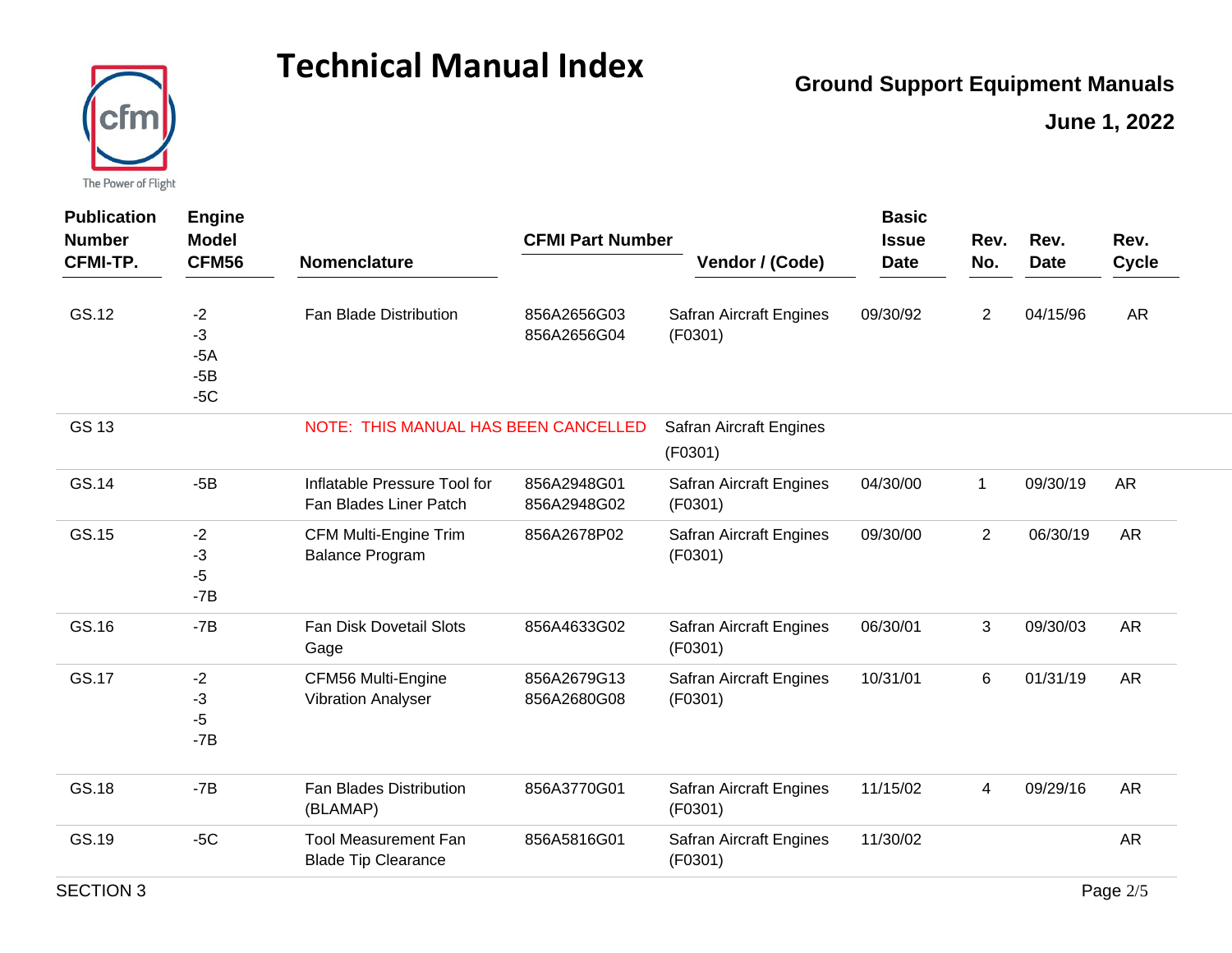

| <b>Publication</b>               | <b>Engine</b>                |                                                           |                                                          | <b>Basic</b>                              |                             |             |                     |                      |
|----------------------------------|------------------------------|-----------------------------------------------------------|----------------------------------------------------------|-------------------------------------------|-----------------------------|-------------|---------------------|----------------------|
| <b>Number</b><br><b>CFMI-TP.</b> | <b>Model</b><br><b>CFM56</b> | <b>Nomenclature</b>                                       | <b>CFMI Part Number</b>                                  | Vendor / (Code)                           | <b>Issue</b><br><b>Date</b> | Rev.<br>No. | Rev.<br><b>Date</b> | Rev.<br><b>Cycle</b> |
| GS.20                            | $-5B$                        | <b>Tool Measurement Fan</b><br><b>Blade Tip Clearance</b> | 856A5939G01                                              | Safran Aircraft Engines<br>(F0301)        | 03/31/03                    |             |                     | <b>AR</b>            |
| GS.21                            | $-3$                         | Booster Spool FWD Flange<br>Inspection Tool               | 856A6637G01                                              | Safran Aircraft Engines<br>(F0301)        | 04/30/03                    |             |                     | <b>AR</b>            |
| GS.22                            | $-7B$                        | Booster Spool FWD Flange<br>Inspection Tool               | 856A4637G01                                              | <b>Safran Aircraft Engines</b><br>(F0301) | 05/31/03                    |             |                     | <b>AR</b>            |
| GS.23                            | $-7B$                        | <b>Tool Measurement Fan</b><br><b>Blade Tip Clearance</b> | 856A4639G07<br>856A4639G08<br>856A4639G09<br>856A4639G10 | <b>Safran Aircraft Engines</b><br>(F0301) | 11/30/03                    | 4           | 04/17/19            | <b>AR</b>            |
| GS.24                            | $-3$<br>$-5A$                | <b>Leak Test Tool Set</b>                                 | 856A5685G01<br>856A5685G02                               | Safran Aircraft Engines<br>(F0301)        | 06/30/04                    | $\mathbf 1$ | 07/10/19            | <b>AR</b>            |
| GS.25                            | $-3$                         | Pressure Tool Inflatable<br><b>Blades</b>                 | 856A3630G03<br>856A3630G04                               | <b>Safran Aircraft Engines</b><br>(F0301) | 08/31/06                    |             |                     | <b>AR</b>            |
| GS.26                            | $-5C$                        | Fan Disk Dovetail Slot<br>Gage                            | 856A5814G01                                              | Safran Aircraft Engines<br>(F0301)        | 05/31/06                    |             |                     | <b>AR</b>            |
| GS.27                            | $-5A$                        | Fan Disk Dovetail Slot<br>Gage                            | 856A6802G01                                              | <b>Safran Aircraft Engines</b><br>(F0301) | 05/31/06                    |             |                     | <b>AR</b>            |
| GS.28                            | $-5A$                        | <b>Master Template</b>                                    | 856A6803G01                                              | Safran Aircraft Engines<br>(F0301)        | 05/31/06                    |             |                     | <b>AR</b>            |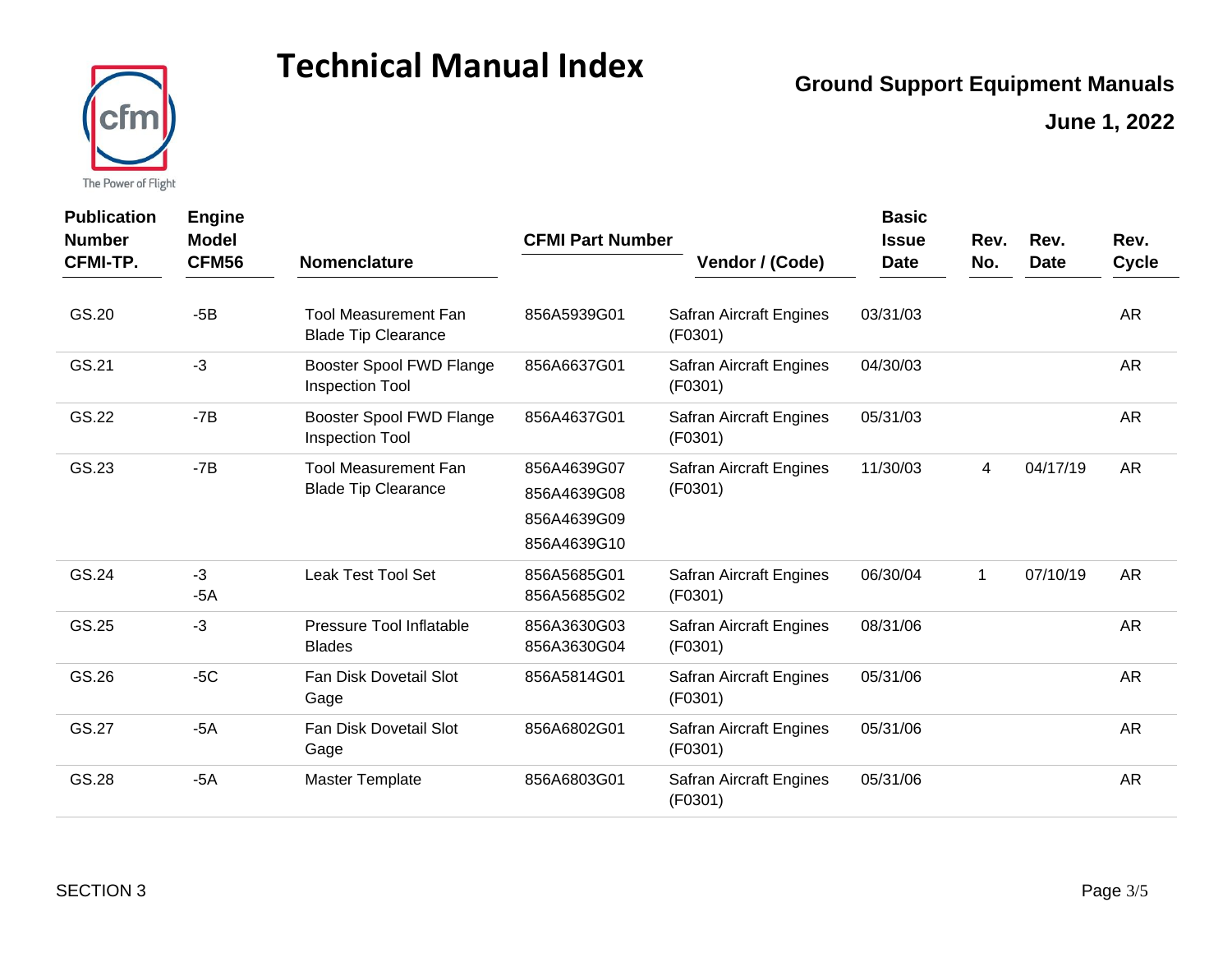



| <b>Publication</b><br><b>Number</b> | <b>Engine</b><br><b>Model</b>    |                                                                                                   | <b>CFMI Part Number</b> |                                           | <b>Basic</b><br><b>Issue</b> | Rev.           | Rev.        | Rev.         |
|-------------------------------------|----------------------------------|---------------------------------------------------------------------------------------------------|-------------------------|-------------------------------------------|------------------------------|----------------|-------------|--------------|
| CFMI-TP.                            | <b>CFM56</b>                     | <b>Nomenclature</b>                                                                               |                         | Vendor / (Code)                           | <b>Date</b>                  | No.            | <b>Date</b> | <b>Cycle</b> |
| GS.29                               | $-5A$                            | Fan Blade Tip Clearance<br>Measurement<br><b>NOTE: THIS MANUAL IS</b><br><b>NOT YET QUALIFIED</b> | 856A6806G01             | Safran Aircraft Engines<br>(F0301)        |                              |                |             | <b>AR</b>    |
| GS.30                               | $-3$                             | <b>Eddy Current Inspection Kit</b><br>for Fan Blade Root                                          | 856A6638G01             | Safran Aircraft Engines<br>(F0301)        | 10/15/08                     |                |             | <b>AR</b>    |
| GS.31                               | $-7B$                            | <b>Eddy Current Inspection Kit</b><br>for the Lug Holes on the<br>Fan Disk                        | 856A4649G01             | Safran Aircraft Engines<br>(F0301)        | 05/15/10                     |                |             | <b>AR</b>    |
| GS.32                               | $-7B$                            | <b>Eddy Current Inspection Kit</b><br>for Fan Blades 7B                                           | 856A6641G01             | <b>Safran Aircraft Engines</b><br>(F0301) | 12/09/16                     | 4              | 07/16/18    | <b>AR</b>    |
| GS.33                               | $-7B$                            | Reconditioning Fixture -<br>Fan Frame Abradable Liner                                             | 856A3940G01             | Safran Aircraft Engines<br>(F0301)        | 01/31/17                     |                |             | <b>AR</b>    |
| GS.34                               | $-7B$                            | <b>Eddy Current Inspection Kit</b><br>for Fan Blades 7B                                           | 856A6644G01             | <b>Safran Aircraft Engines</b><br>(F0301) | 11/16/18                     | $\overline{2}$ | 03/03/20    | <b>AR</b>    |
| GS.35                               | $-5B$                            | <b>Eddy Current Inspection Kit</b><br>for Fan Blades 5B                                           | 856A6643G01             | Safran Aircraft Engines<br>(F0301)        | 11/16/18                     | $\overline{2}$ | 03/30/20    | <b>AR</b>    |
| GS.36                               | $-5B$                            | <b>Tool Measurement Fan</b><br><b>Blade Tip Clearance</b>                                         | 856A5939G02             | Safran Aircraft Engines<br>(F0301)        | 03/01/18                     |                |             | <b>AR</b>    |
| GS.37                               | $-5A$<br>$-5B$<br>$-5C$<br>$-7B$ | Reading Kit Identification<br>Plug                                                                | 856A2669G03             | <b>Safran Aircraft Engines</b><br>(F0301) | 02/15/19                     |                |             | <b>AR</b>    |